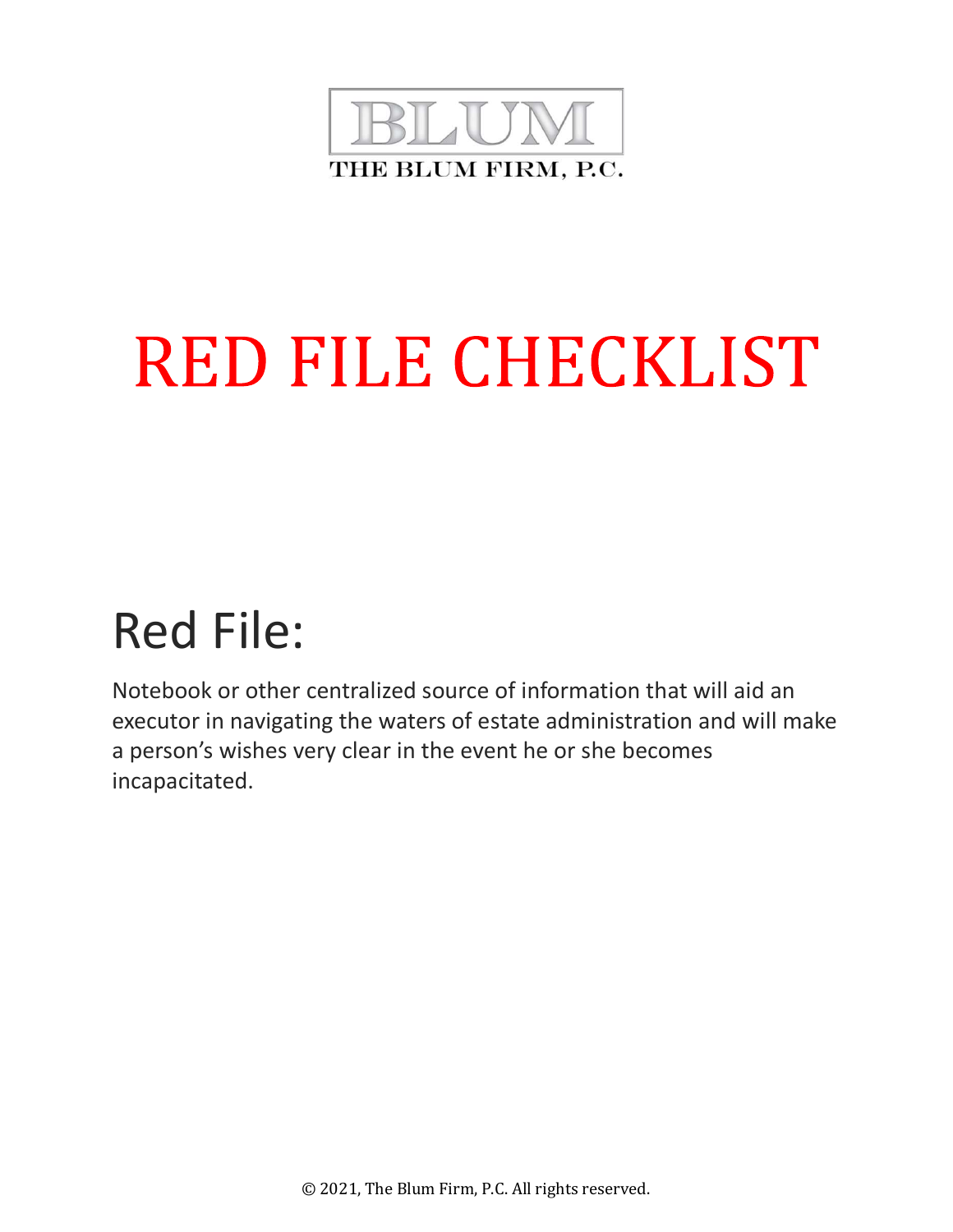

Typically a spouse, child, or other loved one takes on the role of executor with only part of the instructions they need. They may know who is to receive mom's assets, but what exactly did mom own? How many bank accounts did she use? What insurance policies did she have? Was there a safety deposit box? What bills did she owe? Are there magazine subscriptions to cancel? How do I access her email or shut down her social media accounts?

In Section 1, create a centralized file of personal information.

In Section 2, gather the information the family will need for any businesses managed.

In Section 3, create a plan in case of incapacity, including guidance for future care, preferences, and a clear expression of financial intentions. Many individuals assume a family member will take care of them in the event of incapacity, but few appreciate the number of decisions a guardian or caretaker must make on behalf of an incapacitated person. From housing situations to medical treatment to simple living and eating preferences, without guidance, a family member is left to simply guess at what their loved one wanted.

In Section 4, gather information about the legacy you want to leave behind—aside from money or assets.

Section 5 is a list of some of the additional resources available.

Most importantly, once you've created your Red File with all of this information, be sure to tell someone where it's kept. And, be sure to update it periodically.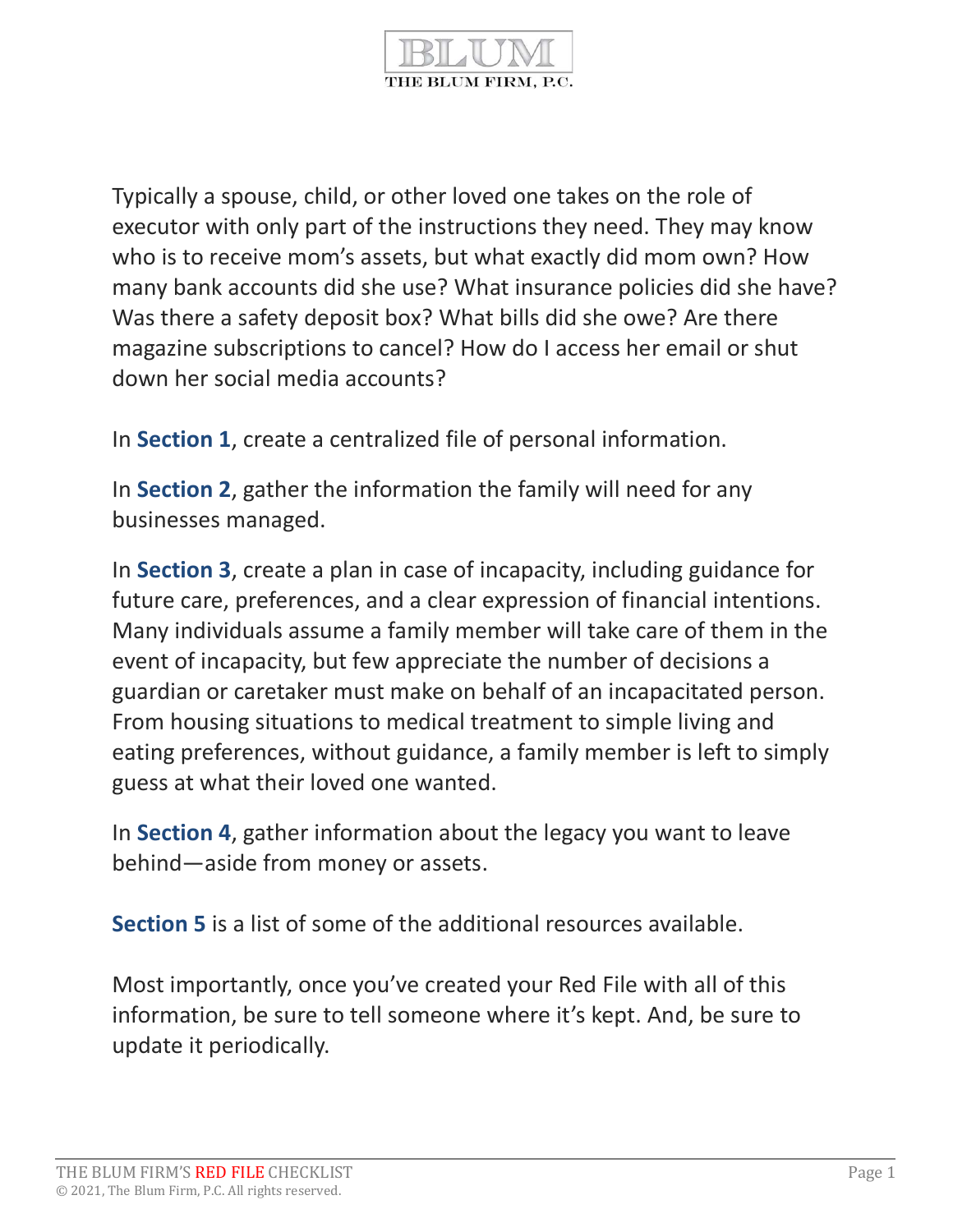

## SECTION 1 – CENTRALIZED FILE OF PERSONAL INFORMATION

## You and Your Family

- ▶ You– Full legal name, date and place of birth, copy of birth certificate, location of original birth certificate, copy of Social Security card, location of Social Security card, copy of driver's license, location of driver's license
- ▶ Parents– Mother's full name, father's full name, date and place of mother's birth, date and place of father's birth
- Children– Children's full names, dates of birth, copies of children's birth certificates, copies of adoption paperwork
- Grandchildren– Grandchildren's full names, dates of birth, parents' names
- Stepchildren– Full names, dates of birth, how related to you
- ▶ Marriages– Spouses' full names, dates and places of marriages and divorces, copies of marriage certificates, copies of pre-nuptial and post-nuptial agreements, copies of divorce decrees
- ▶ Military Service– Branch of military, enlistment and discharge dates, rank at discharge, location of military service record and discharge document (form DD214)
- Contact Information– Phone numbers and addresses for family members and close friends

## Legal Documents

- ▶ Financial/Durable Power of Attorney– Copy of document, location of original document, who has copies, effective now or upon incapacity, who is named (in order)
- Medical Power of Attorney– Copy of document, location of original document, who has copies, who is named (in order)
- HIPAA Release– Copy of document, location of original document, who has copies, who is named
- ▶ Declaration of Guardianship in Event of Later Incapacity– Copy of document, location of original document, who has copies, who is named (in order)
- ▶ Directive to Physicians/Living Will– Copy of document, location of original document, who has copies
- **Funeral Arrangements Directive** Copy of document, location of original document, who has copies
- ▶ Appointment of Agent to Control Disposition of Remains– Copy of document, location of original document, who has copies, who is named (in order)
- ▶ Will– Copy of document, location of original document, who has copies
- **Living Trust/Revocable Trust** Copy of document, location of original document, who has copies
- Trusts For Your Benefit– Copies of trust agreements, contact information for trust officers, contact information for trustees, what trust owns
- Trusts You Created-Copies of trust agreements, contact information for trust officers, contact information for trustees, what trust owns
- ▶ Disposition of Personal Effects– Codicil, Trust Addendum, or Memorandum addressing how to distribute personal effects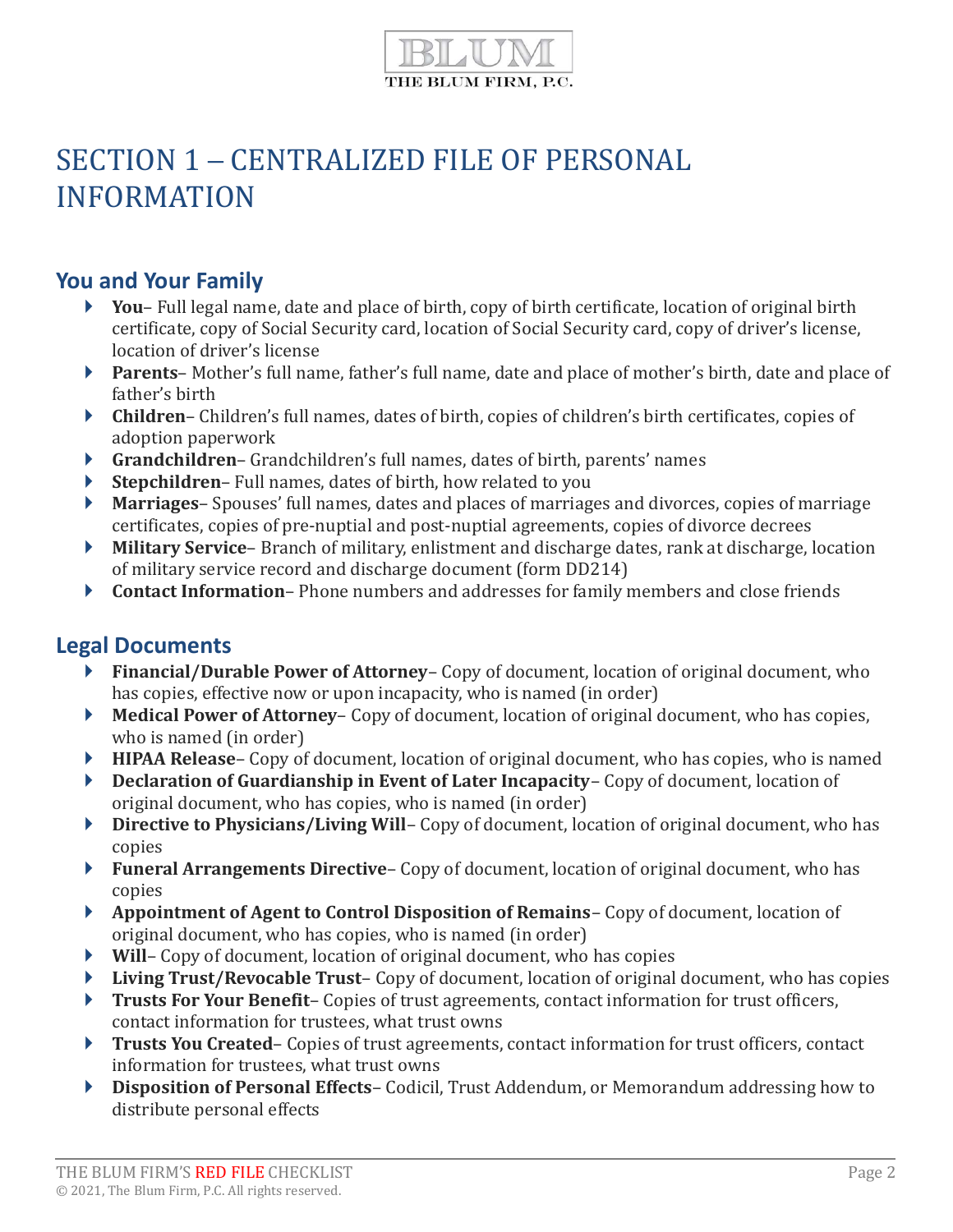

## Financial

- **Financial Accounts** For each checking and savings account, brokerage account, retirement account, annuity: Copy of one statement, contact information for bank/institution, account number, exact name on account, beneficiary designation, signers on the account, online login information, what account is generally used for, what bills are automatically debited from account, what income is direct deposited into account
- ▶ Credit and Debit Cards– For each card: Copy of front and back of card, exact name on card, financial account card is linked to (if debit card), copy of one statement (if credit card), what bills are automatically charged to card
- ▶ **Advisors** Contact information for bankers, investment advisors, financial advisors, attorneys, tax advisors
- ▶ Financial Statement– Copy of recent personal financial statement
- Tax Returns– Location of tax returns for past three years, contact information for preparer

#### Assets

- ▶ Real Estate– Copies of deeds and mortgages, location of original deeds, mortgage information (payment amount, contact information for bank, financial account payment is automatically debited from), information on time shares, contact information for property management companies of rental properties
- Business Interests– List of business interests owned, how owner name is styled, contact information for business manager and/or partners, location of documents (corporate documents, buy-sell agreements, stock purchase agreements, appraisals), copies of promissory notes, what happens to business interests at death
- ▶ Consolidated List of All Income Sources– Include source, frequency, amount for all retirement benefits, Social Security, IRAs, annuities, investment dividends, income from rental properties, business income, mineral royalties, trust distributions, disability benefits
- Vehicles (Including Boats, Recreational Vehicles, Trailers)– List of all owned (including make, model, year), location of original title, exact owner name on title, information on loans (including payment amount, contact information for bank, financial account payment is automatically debited from)
- Jewelry, Art and Collectibles– List of valuable items including location of each, copies of appraisals
- $\triangleright$  Bonds–List of bonds and where kept
- Safe Deposit Boxes, Safes, Storage, Locked Areas– For each: Location, location of your key or combination, who else has key or combination, list of contents
- ▶ Hidden Assets– Location of any assets hidden within the home your heirs should be aware of including location of any firearms, money hidden in the mattress, etc.

## Home Utilities and Maintenance

- Electricity, Gas, Water, Telephone, Cable Television, Internet, Alarm Monitoring– For each: Copy of one statement, account number, contact information for provider
- ▶ House Cleaning, Lawn Care, Landscaping, Pool Maintenance, Pest Control– For each: Contact information for provider, copy of contract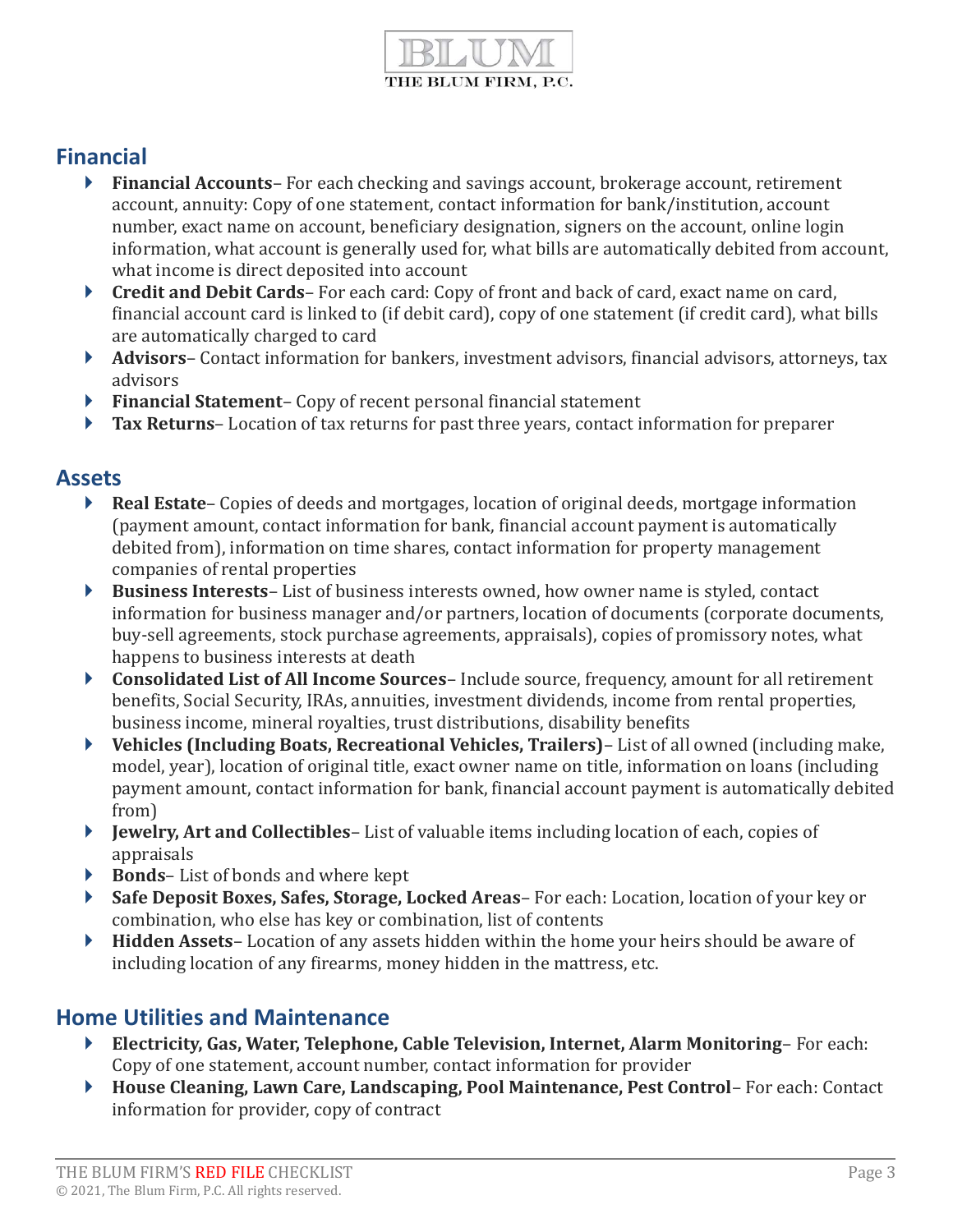

- ▶ Home Repair Contacts-For each: Contact information and services used
- ▶ Community Association– Contact information, when fees are due and amount

#### Insurance

- ▶ Homeowner's Insurance– Copy of policy, policy number, contact information for carrier and agent/broker, coverage information, deductible
- Auto Insurance– Copy of policy, policy number, contact information for carrier and agent/broker, coverage information, deductible
- **Insurance on Valuables** For policies on jewelry, art, or other collectibles: Copy of policy, policy number, contact information for carrier and agent/broker, coverage information
- Business Insurance– For each worker's compensation insurance, property insurance, general liability insurance, umbrella policy: Copy of policy, policy number, contact information for carrier and agent/broker, coverage information, deductible
- ▶ Health Insurance– For each coverage: Copies of policy and insurance card, contact information for insurance company, member/group number, coverage information, deductible/co-pay information
- ▶ Long-Term Care Insurance– Copies of policy and insurance card, contact information for insurance company, member/group number, coverage information
- Disability Insurance– Copies of policy and insurance card, contact information for insurance company, member/group number, coverage information
- ▶ Dental Insurance– Copies of policy and insurance card, contact information for insurance company, member/group number, coverage information
- ▶ Vision Insurance– Copies of policy and insurance card, contact information for insurance company, member/group number, coverage information
- **Prescription Drug Coverage** Copies of policy and insurance card, contact information for insurance company, member/group number, coverage information, deductible/co-pay information
- ▶ Medicare/Medicaid– Copy of card, coverage information
- **Life Insurance on Your Life–** For each policy: Copy of policy and beneficiary designation, policy number, contact information for carrier and agent/broker
- ▶ Life Insurance Owned on Someone Else's Life– Copies of policy and beneficiary designation, policy number, contact information for carrier and agent/broker
- ▶ Veteran's Benefits– Copy of Veteran's Health Identification Card, information on any benefits currently receiving (pension, disability compensation, medical), information on additional benefits available (life insurance, health care, long-term care, rehabilitation, nursing and residential care, burial and memorial benefits), contact information for closest Veterans Affairs regional office

## **Medical**

- ▶ Current Medical Issues List of current health issues
- Current Health Care Providers– For each: Name, phone number, area of practice
- Medications– List of current medications including dosage and prescribing physician
- Supplements and Vitamins– List of all supplements and vitamins currently taking
- Allergies– List of all allergies including food and drug allergies
- ▶ Dietary Restrictions–List of dietary restrictions that need to be adhered to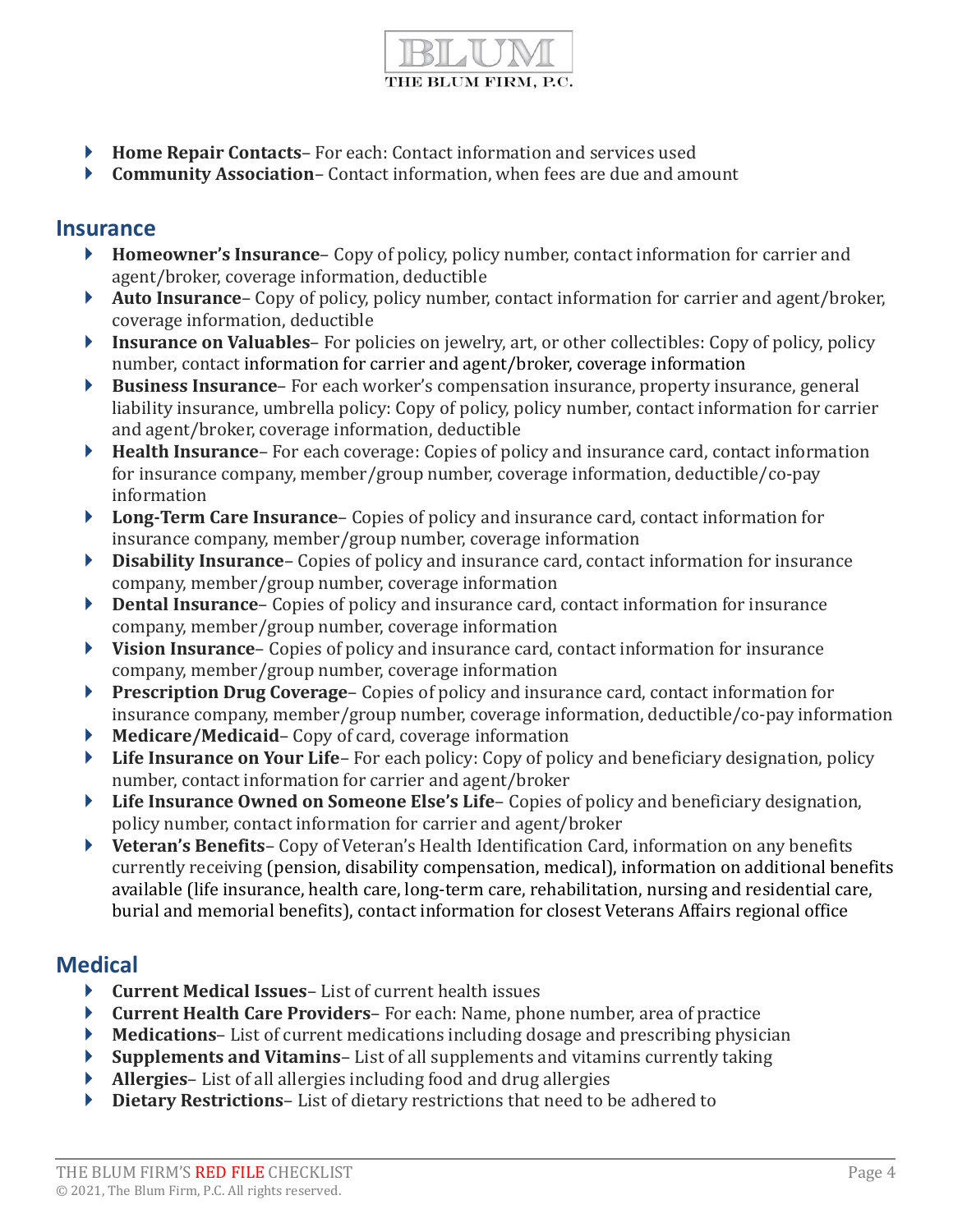

- **Pharmacy–** Phone number and address of pharmacy where prescriptions are filled
- Medical Supply Company– Phone number and address for provider of any medical equipment or supplies used
- Medical History– Detailed medical history including vaccines received, surgeries, hospital stays
- ▶ Family Medical History– Information on ancestors' medical health that would be good for future generations to know about in dealing with their own health issues
- Past Medical Records– Contact information for locations of past hospital stays or surgeries, contact information for former physicians

## Funeral and Burial

- ▶ Legal Documents– Indicate if a Funeral Arrangements Directive or Appointment of Agent to Control Disposition of Remains is included with legal documents
- ▶ Grave Plots Owned–Location of plots, copy of deed
- ▶ Funeral Expenses Prepaid– Contact information for funeral home
- Funeral Plans– If no Funeral Arrangements Directive, indicate burial or cremation preference, religious considerations, any music preference, any scriptures or prayers to include
- ▶ Notifications– Contact information for anyone to notify when you die
- Obituary– Information you'd like included in your obituary
- ▶ Photos– Digital copies of lifetime photos you'd like shown at your memorial service

#### **Other**

- Subscriptions– List of all club memberships (including country club, gym, Sam's Club, Costco), airline rewards programs, toll tag accounts, magazine subscriptions and newspaper subscriptions including membership numbers, renewal dates, and contact information for organization
- Post Office Box or Offsite Mailbox–Location, location of your key or combination, who else has key or combination
- ▶ Online Accounts– Website, username, and password for all online accounts including email accounts, online banking accounts, social media accounts, online shopping accounts, online entertainment accounts
- ▶ **Computer Logins** Usernames and passwords to log onto each computer
- Mobile Device Locks– PIN lock for each device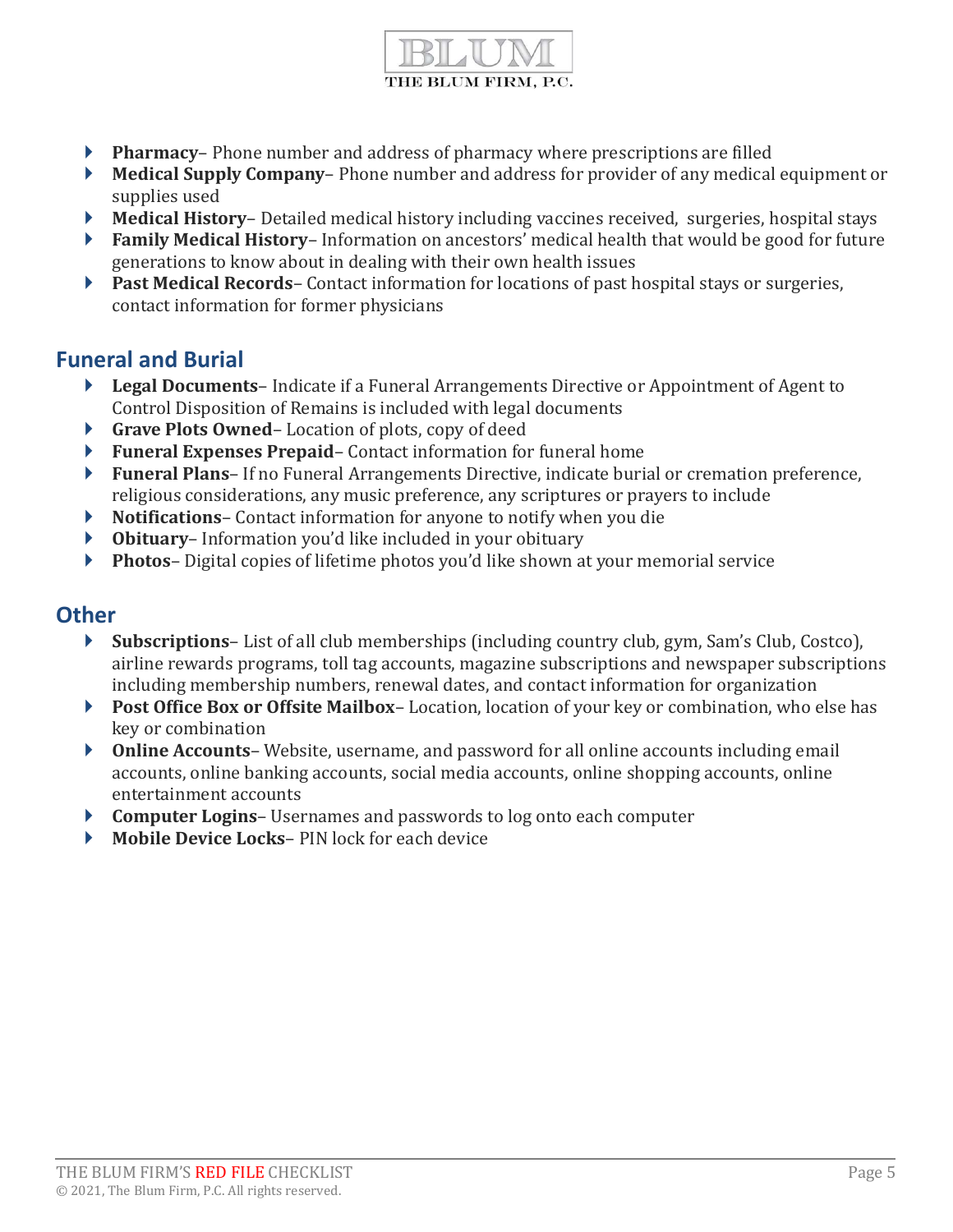

## SECTION 2 – BUSINESS CONTINUITY PLAN

## For Each Business Managed With a Succession Plan in Place

- ▶ Contact Information– Whom family should contact for information on the succession plan
- ▶ Company Documents-Location of any buy-sell agreements or stock purchase agreements
- Ownership– How the company's ownership will be structured
- Management– How the company's management will be handled

## For Each Business Managed Without a Succession Plan

- ▶ Contact Information– Contact information for all business partners, employees, advisors
- Emergency Instructions– Any information that will be immediately needed
- ▶ Company Documents– Location of all company documents including buy-sell agreements, stock purchase agreements, appraisals, promissory notes
- **Management** Who should fill which roles in the company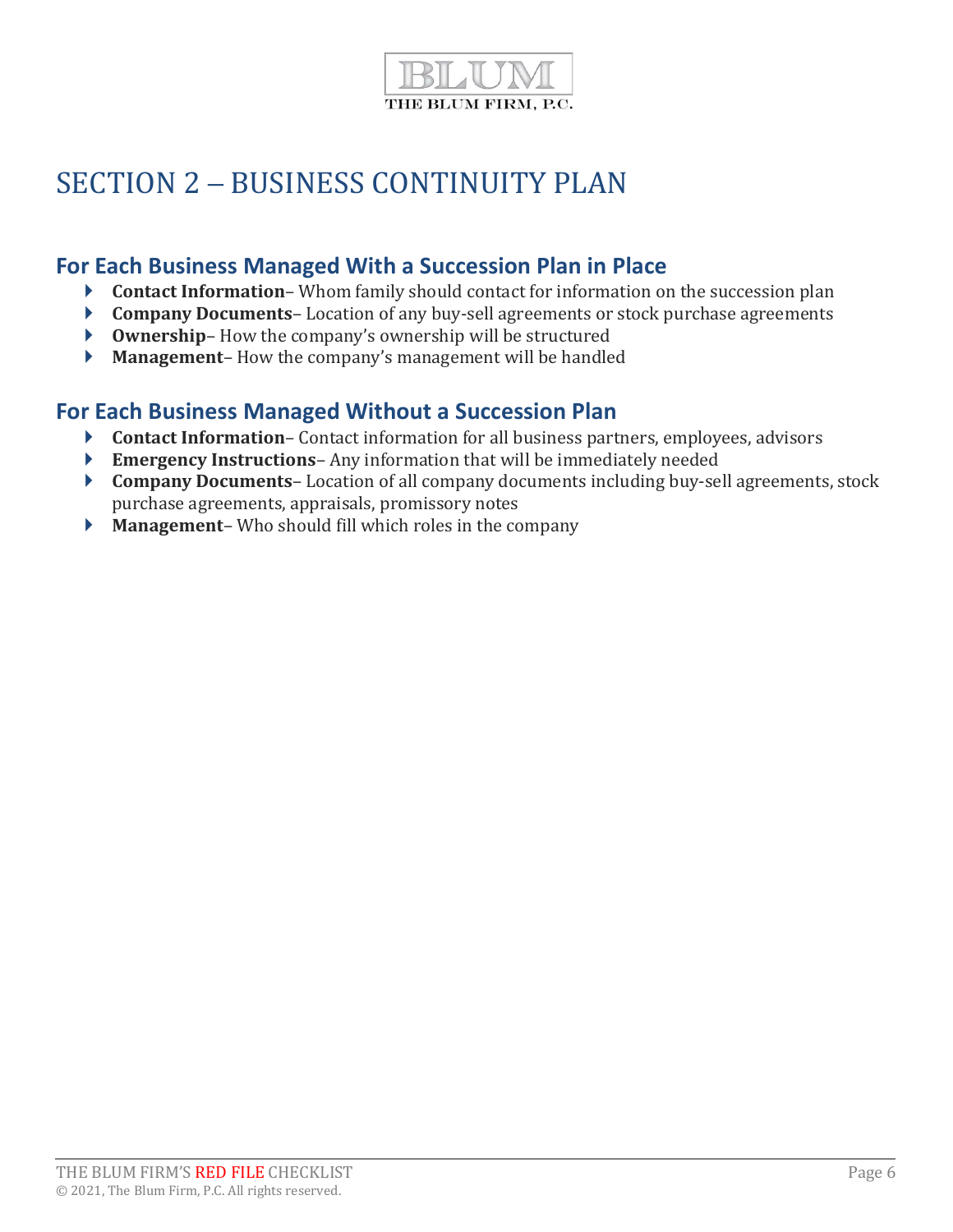

## SECTION 3 – PLAN FOR INCAPACITY

## Care Provider

- Do you prefer to live at home with home health care attendants or with a family member? If with a family member, who?
- Is there an adult day care program available that you would be okay going to?
- If you can't be cared for in a home environment, which long-term care facilities do you prefer?
- If the above-named facilities cannot be used, would you prefer that facilities with a particular affiliation or close to a particular person be given preference?
- If you don't have children who can guide your care, who will implement your wishes for care during your remaining lifetime?

#### Personal Preferences

- Spiritual or Religious Advisors– Contact information for any spiritual or religious advisors you would like to continue to minister to you to the extent possible
- Spiritual Preferences– Any faith traditions or religious observances you want to continue
- **Favorite Things** List of favorite foods, music, books, movies, television programs, activities, sports, colors
- **Friends to Update-** List of any people you would like kept informed as to your wellbeing including contact information, list of anyone you expressly want to not have access to you
- **Palliative Care & Hospice** Your wishes regarding quality-of-life issues that occur during the course of a serious illness (see Section 5, item B)

## Expression of Financial Intentions

- If you prefer to live at home with a family member, do you want a portion of your assets to be used to remodel the home (enlarge doorways to accommodate a wheelchair, handrails in the restroom, ramps instead of stairs, a bedroom that could accommodate a hospital bed) or to purchase a larger home? If so, how much? Will this be considered a gift or an advance against a future inheritance?
- Do you want to provide financial support to a family member or close friend who takes on the role of caregiver? If so, will this be considered compensation or a gift?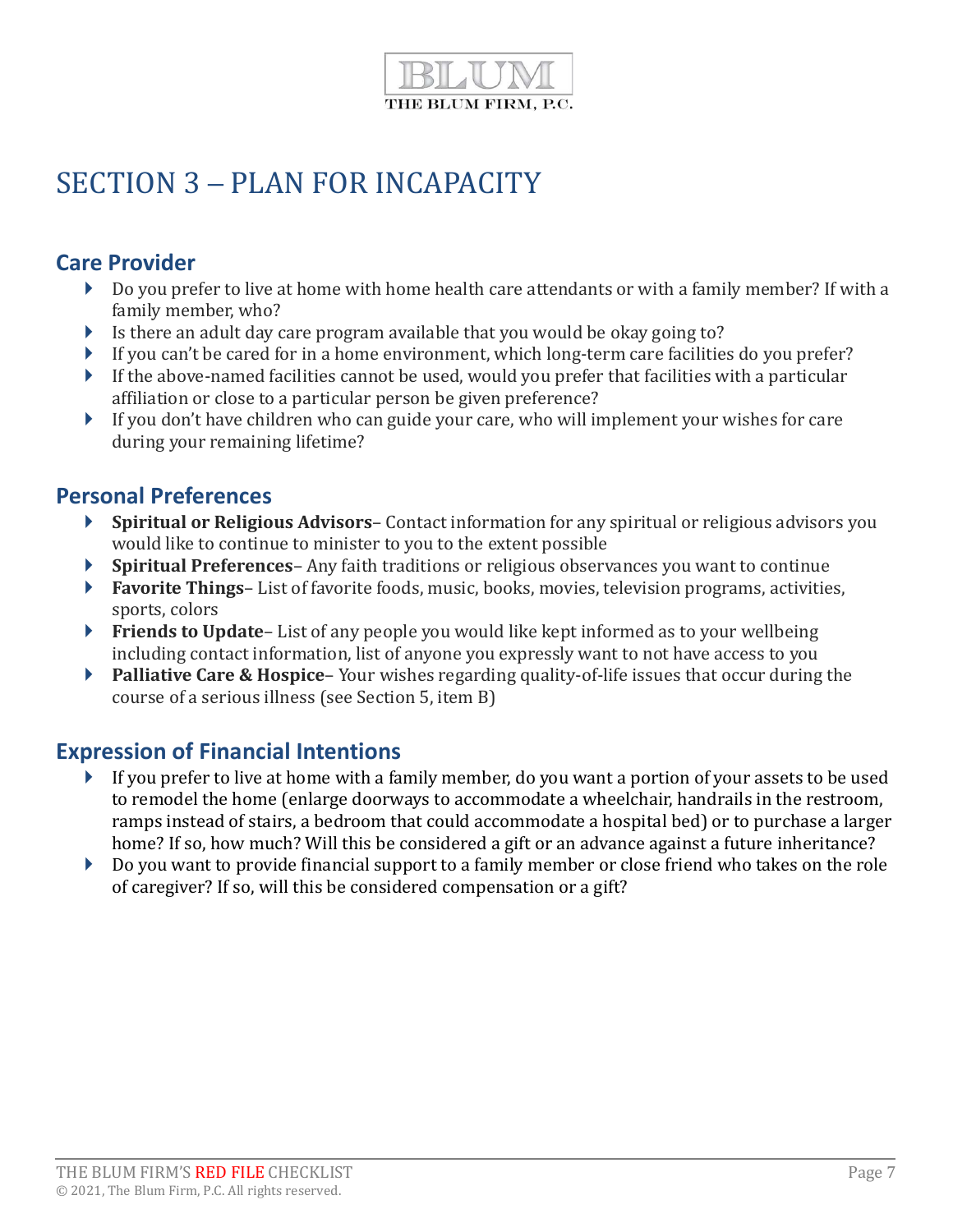

## SECTION 4 – LEGACY PLAN

## Philanthropy and Gifting

- Do you have any outstanding charitable pledges?
- Are there any causes you support that you would like to continue to be supported?
- Do you have any ongoing gifting plans?

## Family History and Culture

- History– History of family including names and hometowns of ancestors
- Accomplishments– List of family accomplishments
- ▶ Traditions– Traditions you want future generations to continue
- Values– Family's core values and mission statement
- **Legacy Letter-** (Also known as an ethical will) written to future generations to communicate what you value most in life, your best memories and fondest moments, what you want for your descendants' lives, wisdom you want to share